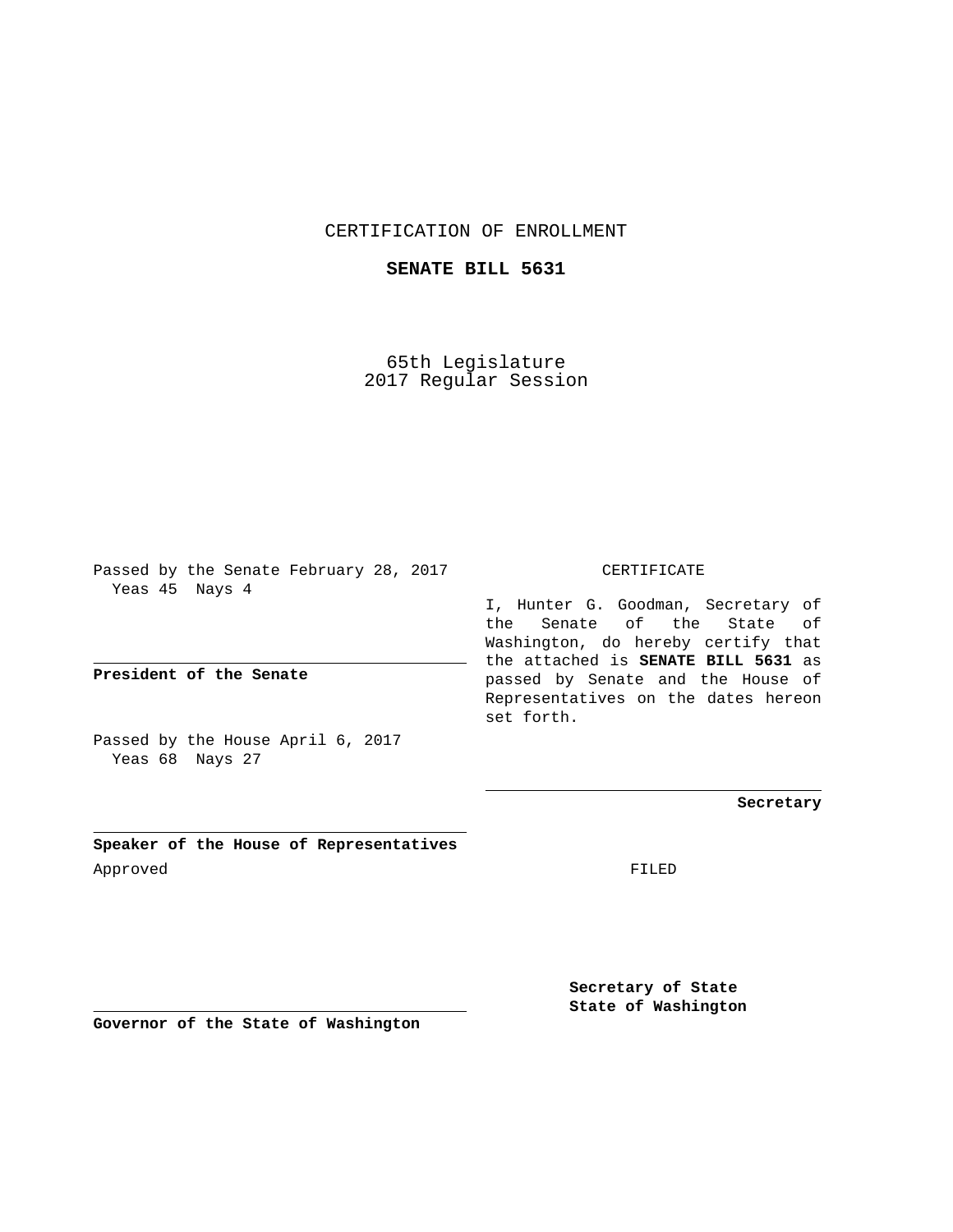## **SENATE BILL 5631**

Passed Legislature - 2017 Regular Session

**State of Washington 65th Legislature 2017 Regular Session By** Senators Becker and Frockt

Read first time 02/01/17. Referred to Committee on Higher Education.

 AN ACT Relating to the University of Washington's alternative process for awarding contracts; amending RCW 28B.20.744; repealing RCW 43.131.413 and 43.131.414; providing an effective date; and 4 declaring an emergency.

BE IT ENACTED BY THE LEGISLATURE OF THE STATE OF WASHINGTON:

 **Sec. 1.** RCW 28B.20.744 and 2015 3rd sp.s. c 3 s 7043 are each 7 amended to read as follows:

 (1) This section provides an alternative process for awarding contracts for construction, building, renovation, remodeling, alteration, repair, or improvement of university buildings and facilities in which critical patient care or highly specialized medical research is located. These provisions may be used, in lieu of other procedures to award contracts for such work, when the estimated cost of the work is equal to or less than five million dollars and the project involves construction, renovation, remodeling, or alteration of improvements within a building that is used directly for critical patient care or highly specialized medical research.

 (2) The university may create a single critical patient care or specialized medical research facilities roster or may create multiple critical patient care or specialized medical research facilities rosters for different trade specialties or categories of anticipated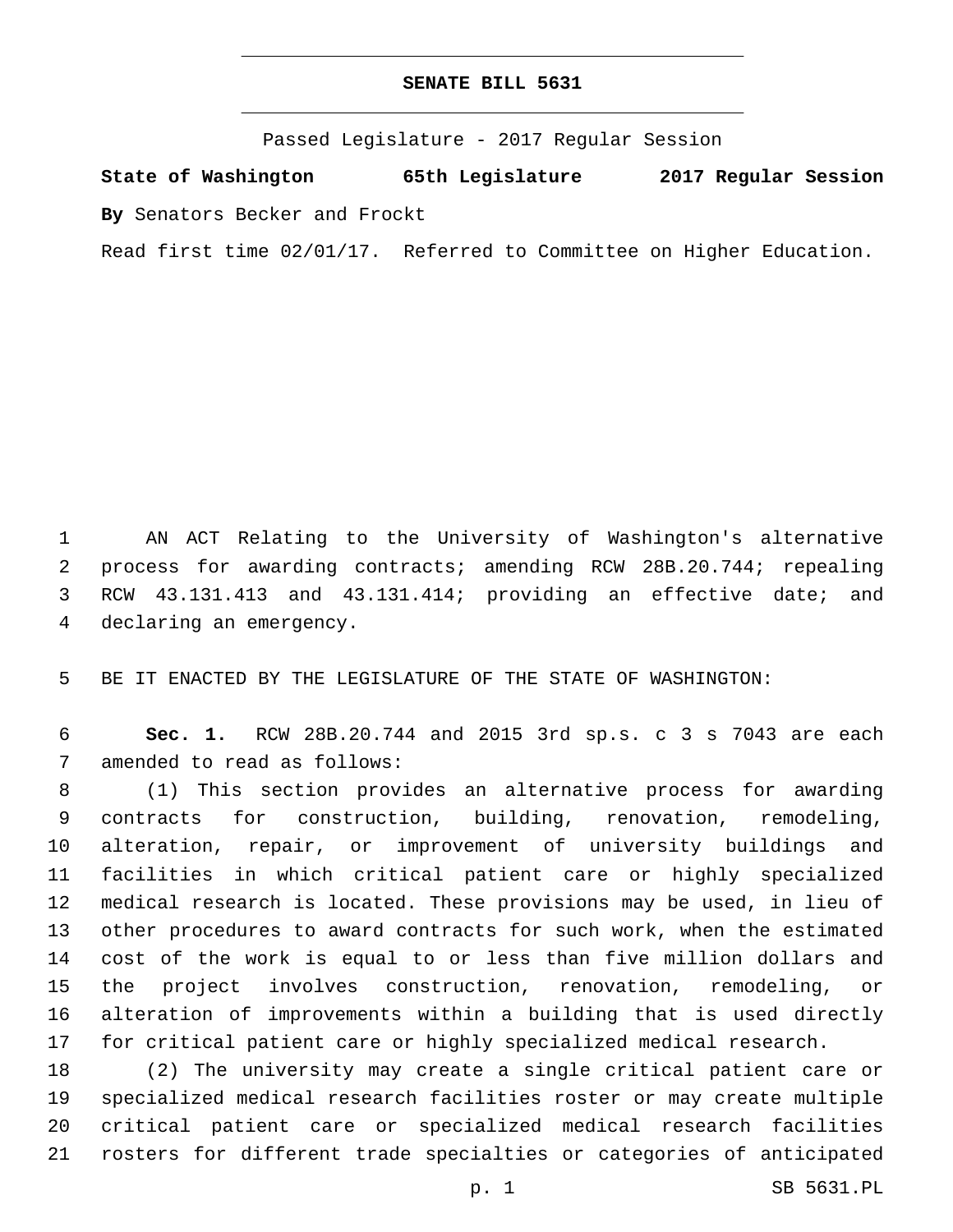work. At least once a year, the university shall publish in a newspaper of general circulation and with the office of minority and women's business enterprises, a notice of the existence of the roster or rosters and solicit a statement of qualifications from contractors who wish to be on the roster or rosters of prime contractors. In addition, qualified contractors shall be added to the roster or rosters at any time they submit a written request, necessary records, and meet the qualifications established by the university. The university may require eligible contractors desiring to be placed on a roster to keep current records of any applicable licenses, certifications, registrations, bonding, insurance, or other 12 appropriate matters on file with the university with input from the women-owned and minority-owned business community as a condition of being placed on a roster or rosters. Placement on a roster shall be 15 on the basis of qualifications.

 (3) The public solicitation of qualifications shall include but 17 not be limited to:

 (a) A description of the types of projects to be completed and where possible may include programmatic, performance, and technical 20 requirements and specifications;

 (b) The reasons for using the critical patient care and 22 specialized medical research roster process;

 (c) A description of the qualifications to be required of a contractor, including submission of an accident prevention program;

 (d) A description of the process the university will use to evaluate qualifications, including evaluation factors and the 27 relative weight of factors;

28 (e) The form of the contract to be awarded;

 (f) A description of the administrative process by which the required qualifications, evaluation process, and project types may be appealed; and

 (g) A description of the administrative process by which 33 decisions of the university may be appealed.

 (4) The university shall establish a committee that includes one representative from the minority-owned business community and one representative from the women-owned business community to evaluate the contractors submitting qualifications. Evaluation criteria for selection of the contractor or contractors to be included on a roster 39 shall include, but not be limited to:

(a) Ability of a contractor's professional personnel;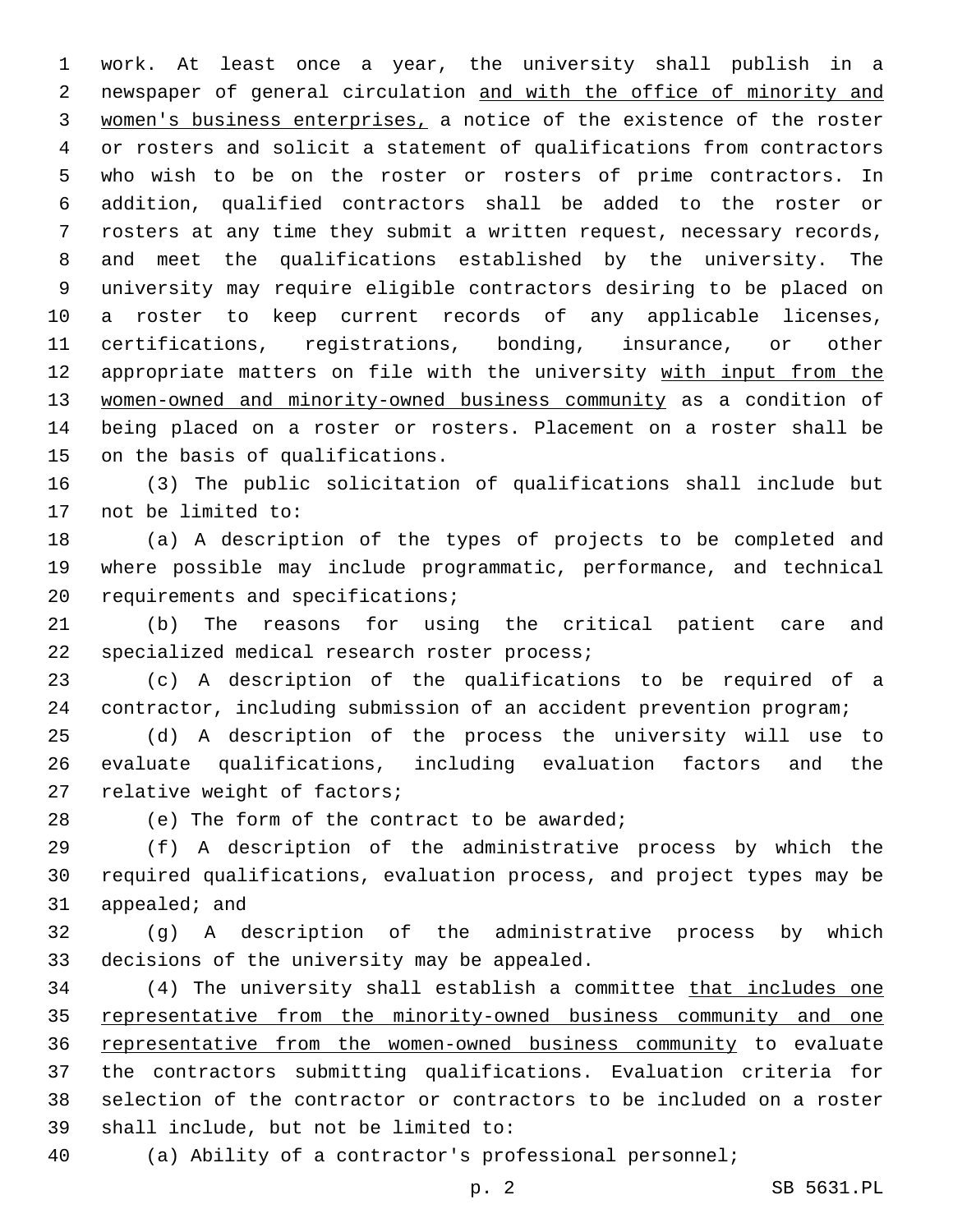(b) A contractor's past performance on similar projects, including but not limited to medical facilities, and involving either 3 negotiated work or other public works contracts;

 (c) The contractor's ability to meet time and budget 5 requirements;

 (d) The contractor's ability to provide preconstruction services, 7 as appropriate;

 (e) The contractor's capacity to successfully complete the 9 project;

10 (f) The contractor's approach to executing projects;

 (g) The contractor's approach to safety and the contractor's 12 safety history; ((and))

 (h) The contractor's record of performance, integrity, judgment, 14 and skills;

 (i) The contractor's record of including office of minority and women's business enterprises-certified, minority, women, veteran, and 17 small businesses; and

 (j) The contractor's past history of use of small business entities, disadvantaged business enterprises, minority business enterprises, women business enterprises, and minority women business enterprises over the last five years on projects of five million dollars or less and the contractor's proposed outreach plan and 23 commitment to include such firms.

 (5) Contractors meeting the evaluation committee's criteria for 25 selection must be placed on the applicable roster or rosters.

 (6) When a project is selected for delivery through this roster process, the university must establish a procedure for securing written quotations from all contractors on a roster to assure that a competitive price is established. Invitations for quotations shall include an estimate of the scope and nature of the work to be performed as well as materials and equipment to be furnished. Plans and specifications must be included in the invitation but may not be detailed. Award of a project must be made to the responsible bidder 34 submitting the lowest responsive bid.

 (7) The university shall make an effort to solicit proposals from certified minority or certified woman-owned contractors. The university business diversity program shall establish aspirational goals for small business entities, disadvantaged business enterprises, minority business enterprises, women business enterprises, and minority women business enterprises for each roster